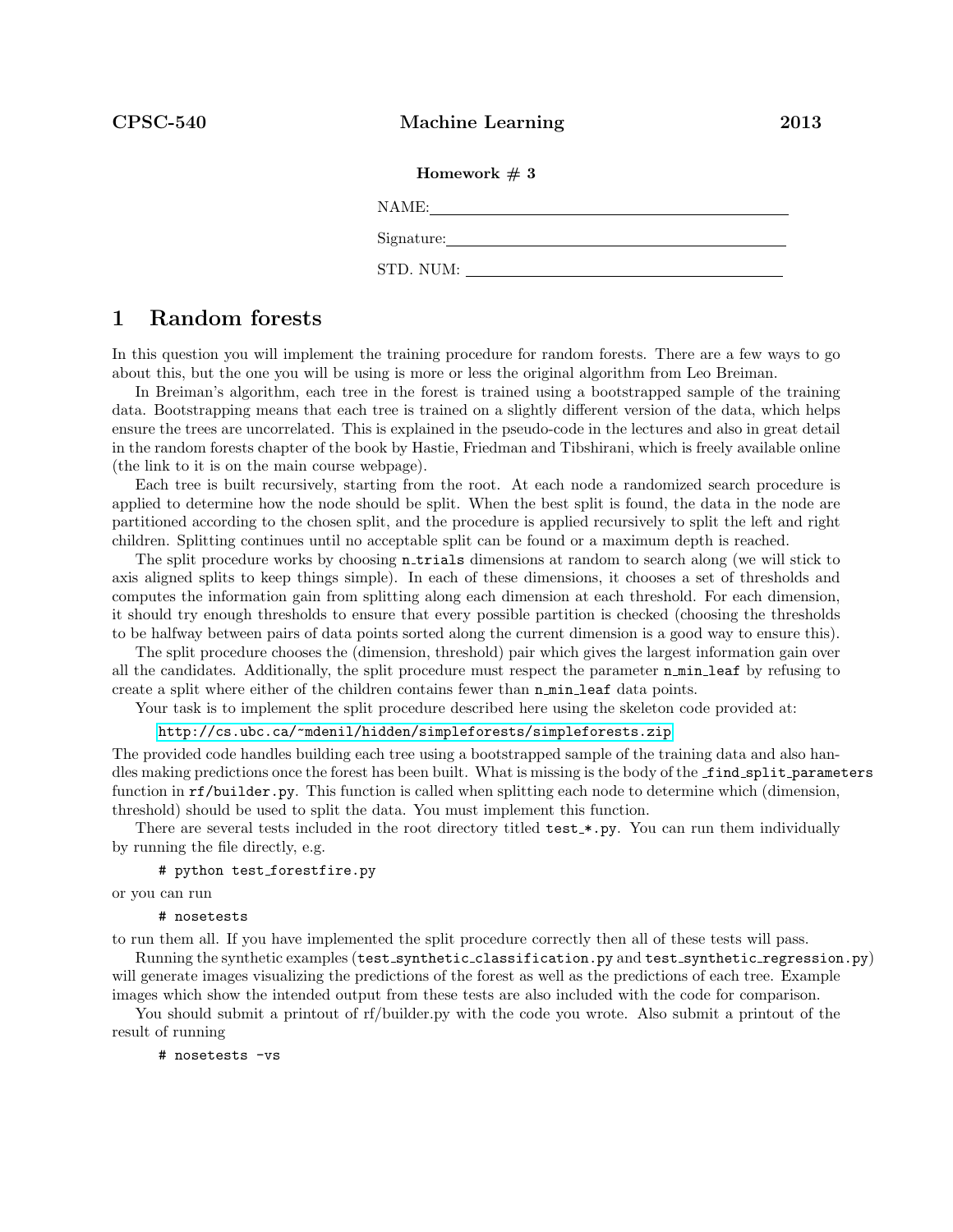in the project directory. This will verify all the unit tests pass with the correct accuracy.



Figure 1: Top row: Expected output from synthetic classification example.py. The forest prediction is shown on the left, and the individual tree predictions on the right. Bottom row: Expected output from synthetic regression example.py. The forest prediction is shown on the left, and the individual tree predictions on the right.

# 2 Bayesian optimization with Gaussian processes

In this question you will implement a Bayesian optimization procedure using Gaussian processes (GPs). In order to do this we will provide you with starter code that you can download from

```
http://cs.ubc.ca/~hoffmanm/bayesopt.zip
```
After unzipping, you will find the file bayesopt.py, which is where all your modifications for this assignment will go.

## 2.1 Structure of the provided code

In the given code we provide a Gaussian process class GP such that (once the modifications detailed in the next subsection are done!) one can perform the following:

```
gp = GP(kernel, sigma)
gp.add_data(xtrain, ytrain)
mu, s2 = gp.posterior(xtest)
```
The first line above creates the GP prior, given by a kernel function (which we'll get to momentarily) and the standard deviation of the noise. The second line adds training data to the GP, which must be in the form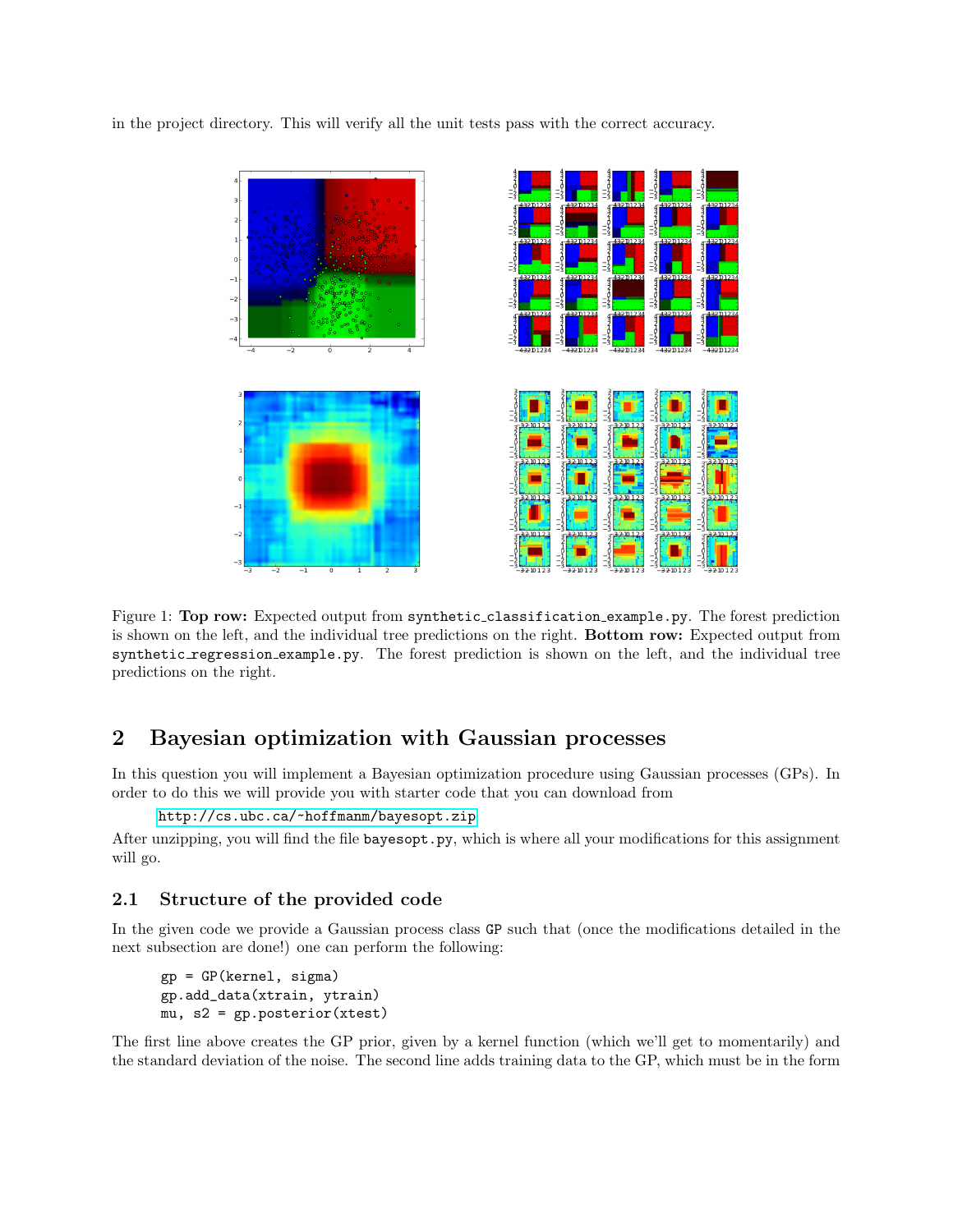of an  $(n, d)$ -array xtrain and an *n*-vector vtrain. After adding this data we can then obtain the posterior mean and variance for a collection of test points xtest which must also be an  $(n, d)$ -array (note that this n can be different from the  $n$  used for training).

The kernel function must be a function which takes two arrays  $x1$  and  $x2$  of size  $(n, d)$  and  $(m, d)$  and returns an  $(n, m)$ -array of all the pairwise kernel evaluations. We also allow for the kernel to take optional hyperparameters, see for example the definition of the squared-exponential kernel

```
def sqexp_{\text{[}kerrne1(x1, x2, e11=1.0, s12=1.0):}
```
where ell and sf2 control the behavior of this kernel. When initializing the Gaussian process, any additional named parameters will be passed to the kernel. For example to use a squared-exponential kernel with  $\ell = 2.0$ we could initialize a GP as

```
gp = GP(sqexp_kernel, sigma, ell=2.0)
```
We also provide a function to perform Bayesian optimization with GPs, gpopt, over a discrete set of points. Given a noisy function f we can optimize this function as follows:

```
candidates = ... # some set of points we want to optimize at
gp = GP(sqexp_kernel, sigma=sigma)
xopt = gport(f, gp, acq, candidates)
```
The returned value xopt will be a sequence of points the algorithm "thinks are optimal" at every iteration, i.e. xopt[-1] is the optimum found by the algorithm. The acquisition function acq is at the heart of Bayesian optimization and should be something of the form

```
def acq(gp, candidates, ...):
    ...
```
This function should take a GP instance and a set of points candidates and return a vector or *index* such that the highest index value corresponds to the next point that should be selected. See the expected improvement, gpei, acquisition function for an example. Note also, that like the kernel functions defined above any additional named parameters passed to gpopt will be passed to the acquisition function. I.e. to use expected improvement, but with  $\xi = 0.8$  we can run

```
gpopt(f, gp, gpei, candidates, xi=0.8)
```
### 2.2 Implementation

...

You will have to modify this file in all the locations marked with a comment of the form

# IMPLEMENT ME: ...

In particular, your task will consist of the: (1) implement the squared exponential kernel; (2) implement the posterior computations for Gaussian processes; (3) implement the GP-UCB acquisition function. We will detail each of these tasks below.

The code for implementing the Gaussian process is all contained within the first "block" of code, at the top of the file. The first step is to implement a squared-exponential kernel function,

$$
k(x, x') = \sigma_f^2 \exp(-0.5||x - x'||_2^2/\ell).
$$

We have provided starter code of the form

```
def sqexp_kernel(x1, x2, ell=1.0, sf2=1.0):
    d = dist.cdist(x1, x2, 'squeclidean')k = \ldotsreturn k
```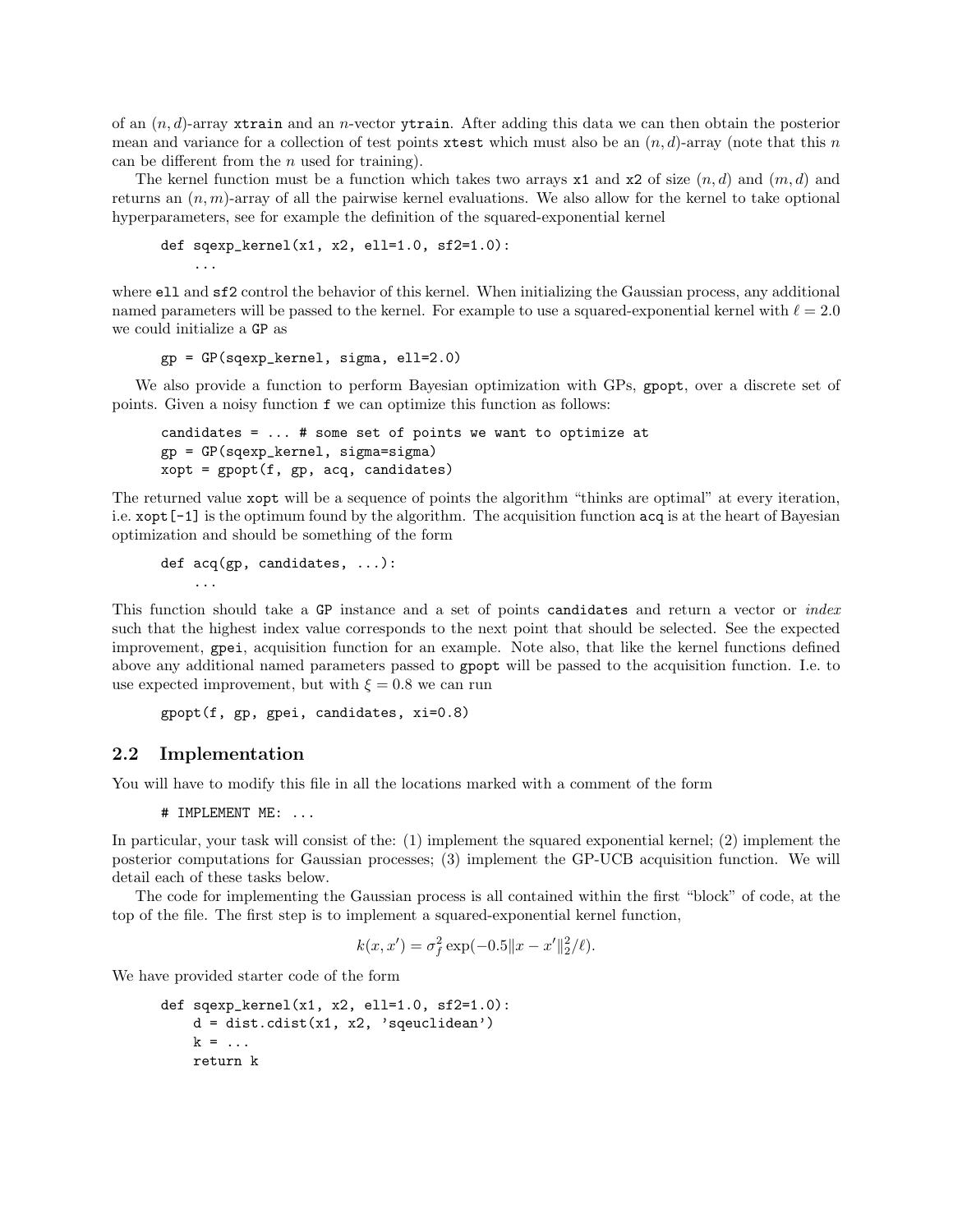We have also provided a call to the cdist function which should return an  $m \times d$  matrix of the pairwise squared distances between x1 and x2. You must then use this to implement the rest of the kernel.

Next, you must implement the posterior updates for the Gaussian process itself. Later on in the code you will find a section of code inside the posterior(...) function that looks like

$$
s2 = np.datag(Kk.T.dot(k))
$$
  

$$
mu = ...
$$

Here, mu and s2 are the mean and variance terms for each point passed in. We have provided code to compute the variance, and you must compute the mean. Note also that you can make use of self.X, self.y, and self.K to compute this term, where respectively these represent the set of training inputs, training outputs, and the kernel matrix.

At this point the GP code should be fully implemented, and if you run the code (from ipython you can just type %run bayesopt.py) it should produce the plot shown in Figure [2,](#page-3-0) which is fitting a noisy sin function. The code that implements this demo is demo\_gp() and is called from the very bottom of the file inside the  $\text{main}_\text{--}$  section.



<span id="page-3-0"></span>Figure 2: Using a Gaussian process to fit a noisy sin function.

Finally, the second block of code in this file implements Bayesian optimization. We have provided for you a function  $\text{gpei}(\ldots)$  which computes the *expected improvement* acquisition function. Your task is to implement the upper confidence bound (UCB) acquisition function as discussed in class. If we let  $\mu(x)$ and  $\sigma^2(x)$  denote the posterior mean and variance evaluated at x then at iteration t we can write the UCB acquisition function as

$$
\operatorname{ucb}_t(x) = \mu(x) + \xi \log(t)\sigma(x).
$$

Your task is to implement this function, which can be found with the following code skeleton:

def  $gpucb(gp, x, xi=0.1)$ : ...